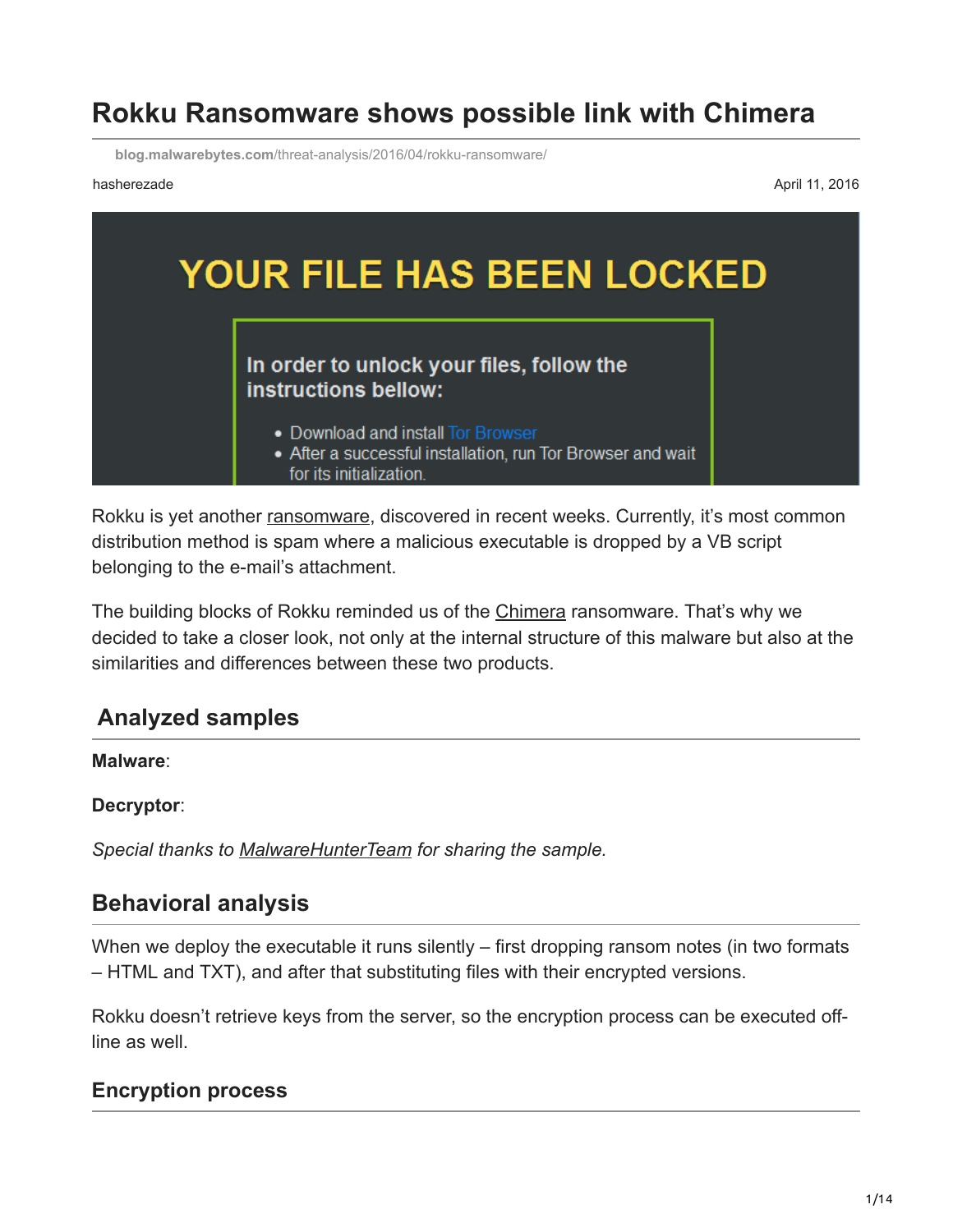Files encrypted by this ransomware can be identified by the extension *.rokku* added to the original name.

The encrypted content has a high level of entropy and no patterns are visible. See below a visualization of bytes.

*square.bmp* : left – original, right encrypted with *Rokku*:



When the encryption finishes, the ransom note pops up:



#### **Website for the victim**

As many products of this type, Rokku has a web panel for victims, used to manage the payment and decrypt files. It is available via Tor.

The website have a neat design, however is very simple in comparison to other recent ransomware: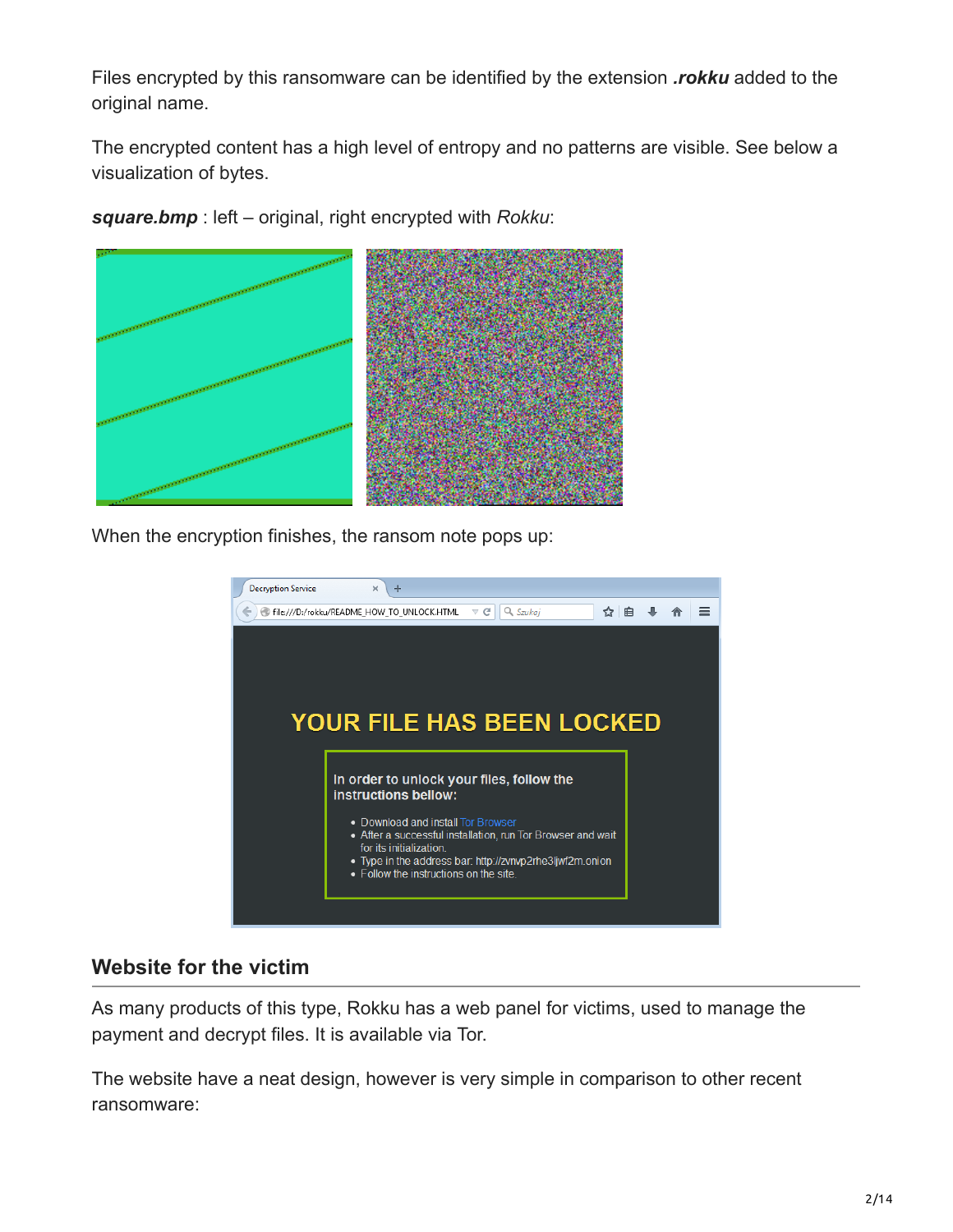| <b>Jnlock Service</b> | ×<br>← zvnvp2rhe3ljwf2m.onion                                                                                                                  | Q Search<br>$\nabla C$ | id. |
|-----------------------|------------------------------------------------------------------------------------------------------------------------------------------------|------------------------|-----|
|                       |                                                                                                                                                |                        |     |
|                       |                                                                                                                                                | <b>UNLOCK SERVICE</b>  |     |
|                       | . This service allow you to purchase key to unlock your file<br>• Enter your order id or upload one of locked file to go to your personal page |                        |     |
|                       |                                                                                                                                                |                        |     |
|                       | Select any encrypted file and click "Upload" to get your order id                                                                              |                        |     |
| Browse                |                                                                                                                                                | Upload                 |     |
|                       |                                                                                                                                                |                        |     |
|                       | Or submit your order id                                                                                                                        |                        |     |
| Order id              |                                                                                                                                                | Submit                 |     |

್ಷ.  $S_{l}$ 

Rather than forcing a victim to type a unique ID it simply ask them to upload one file. All the necessary data are automatically fetched from the file.

| Select any encrypted file and click "Upload" to get your order id |                   |        |  |  |  |
|-------------------------------------------------------------------|-------------------|--------|--|--|--|
| Browse                                                            | LICENSE.txt.rokku | Upload |  |  |  |
|                                                                   |                   |        |  |  |  |

Then it redirects to the personalized part of the panel and shows the order ID. This unique identifier can be used further to regain access to this page without the necessity to upload a file again:



The required ransom amount is relatively low in comparison to other ransomware – 0.2402 BTC (around 100 USD). Currently we found no information suggesting that price is going to be incremented with time – so we can assume, that in this case distributors decided to use a fixed price.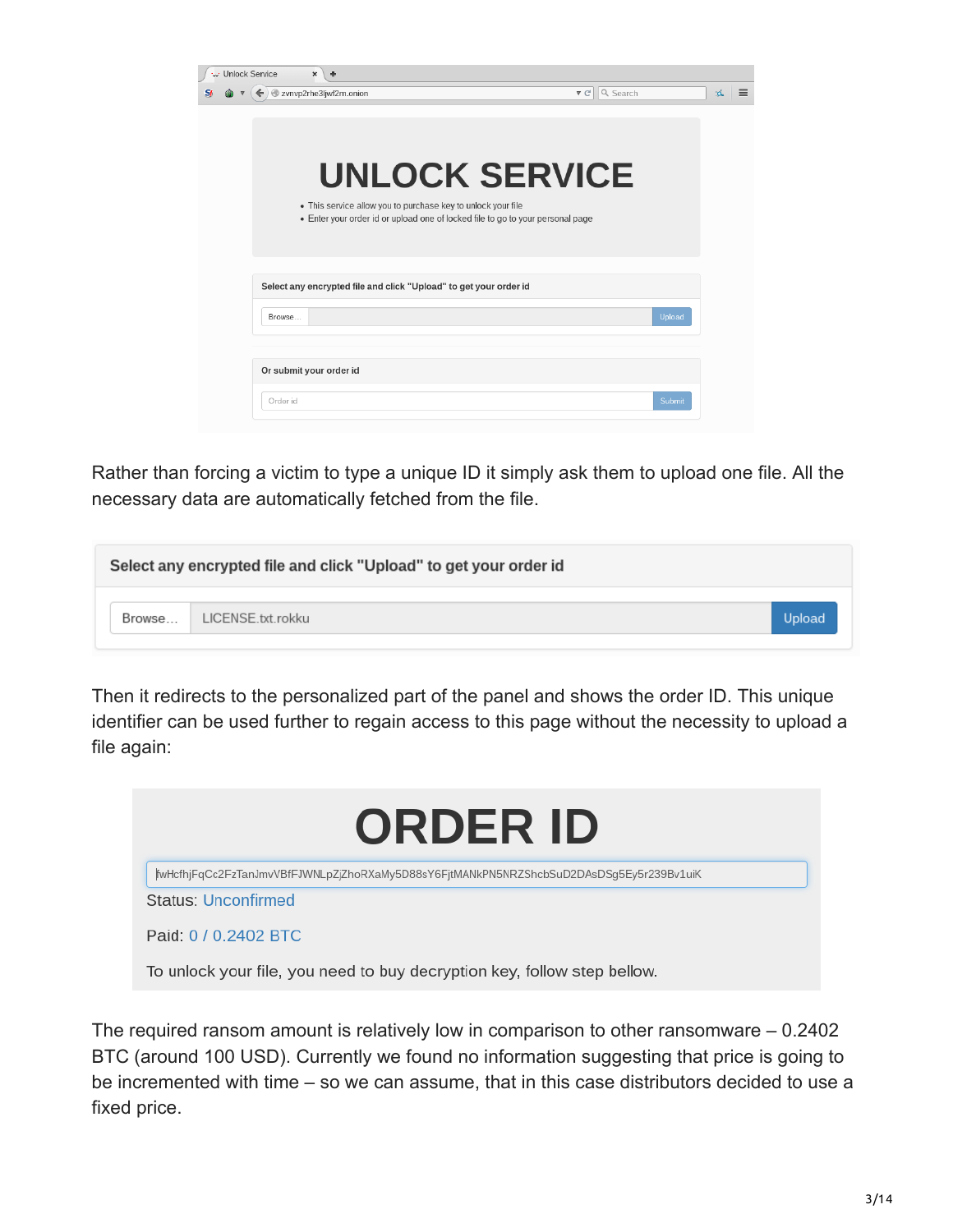|                         | Send bitcoin to bellow address     |  |  |  |  |
|-------------------------|------------------------------------|--|--|--|--|
| Price:                  | 0.2402 BTC (around 100 USD)        |  |  |  |  |
| <b>Bitcoin address:</b> | 18iERMoJV51npYpiHoVpfRbKKU4KiNmFt7 |  |  |  |  |
| Qr address:             |                                    |  |  |  |  |
|                         |                                    |  |  |  |  |
|                         |                                    |  |  |  |  |
|                         |                                    |  |  |  |  |

From the same site we can download the decrypting application. After the payment is processed, the root key, required to decrypt all the files is made available.

| Get decryptor and root key to unlock your files                                                                                   |  |  |
|-----------------------------------------------------------------------------------------------------------------------------------|--|--|
| When payment is confirmed (the verification process can take a few hours) root key will be released.<br><b>Download Decryptor</b> |  |  |
| <b>Root Key</b>                                                                                                                   |  |  |

Even without a payment, one chosen file can be unlocked for demonstration purposes. Once an encrypted file is uploaded, it's individual file key is released. Then, it can be decrypted using this key and the decryptor available on the site.

| # Free Unlock (You have 0 free unlock remain)                     |                                               |  |  |  |
|-------------------------------------------------------------------|-----------------------------------------------|--|--|--|
| Browse                                                            | Upload                                        |  |  |  |
| Your file keys: (each key only works with its corresponding file) |                                               |  |  |  |
| FileName                                                          | Key                                           |  |  |  |
| LICENSE.txt.rokku                                                 | f5fKevkE7qbRbMhfTKQScxkKWuR1GVRgm2LgQtPp3dwWQ |  |  |  |

## **Findings**

Looking at the features described above, we can deduce quite a lot of information about the internal logic of the encryption process. As usual, two types of cryptographic algorithms are used: asymmetric – for the root key, and symmetric – for the keys of individual files. Individual (random) key is used to encrypt the file content – then, itself is encrypted by the public root key and stored in the same file. Only an owner of the private root key can retrieve it – and with its help decrypt the original content.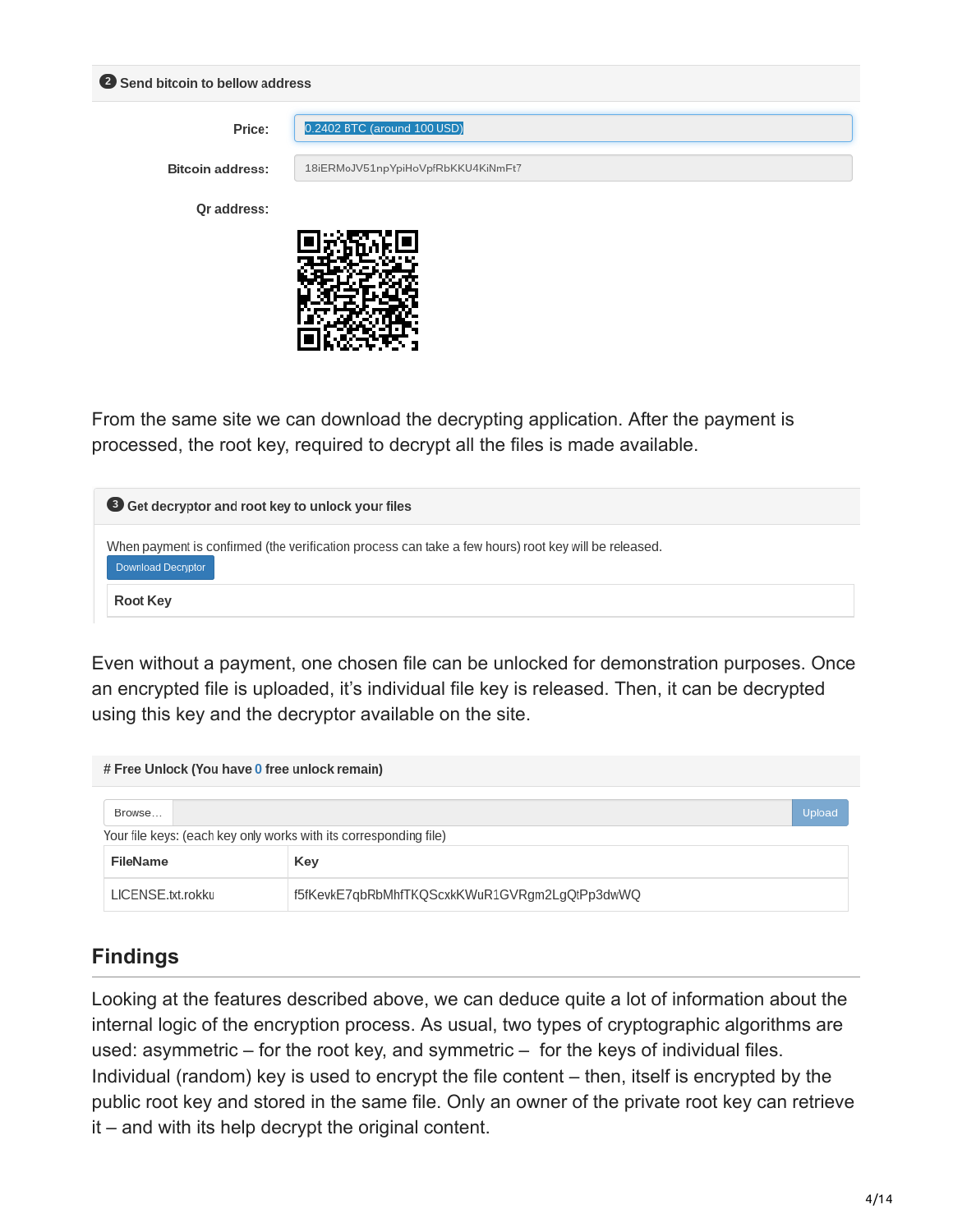The sample's individual key, displayed to a user is 45 characters long (it can also be interpreted as a Base64 encrypted, 36 byte long content).

Also, every file contains the Order ID. The displayed value is 86 characters long (may be interpreted as 66 byte long value Base64 encoded).

## **Inside the malware**

Lets' have a look inside the malicious sample…

The original payload that is being distributed in a campaigns is UPX encrypted. This layer can be easily removed using typical UPX.

The next layer consists of some underground [crypter/FUD](https://blog.malwarebytes.org/threat-analysis/2015/12/malware-crypters-the-deceptive-first-layer/).

After unpacking the crypter layer we can find the DLL with core malicious functionality – *encryptor.dll* [\(be6552aed5e7509b3b539cef8a965131\)](https://www.virustotal.com/en/file/186073cd4539725cbc26f8dac867c97e21d4c88836305a16acf50a70d6121f51/analysis/)

| Offset         | Name                      | Value               | Meaning       |                    |
|----------------|---------------------------|---------------------|---------------|--------------------|
| 21ED0          | <b>Characteristics</b>    | 0                   |               |                    |
| 21ED4          | TimeDateStamp             | 56EA270A            |               |                    |
| 21ED8          | <b>MajorVersion</b>       | 0                   |               |                    |
| 21EDA          | <b>MinorVersion</b>       | $\bf{0}$            |               |                    |
| 21EDC          | Name                      | 22D02               | encryptor.dll |                    |
| 21EE0          | Base                      | 1                   |               |                    |
| 21 EE4         | <b>NumberOfFunctions</b>  | 1                   |               |                    |
| 21EE8          | <b>NumberOfNames</b>      | 1                   |               |                    |
| 21EEC          | <b>AddressOfFunctions</b> | 22CF8               |               |                    |
| 21EF0          | <b>AddressOfNames</b>     | 22CFC               |               |                    |
| <b>Details</b> |                           |                     |               |                    |
| Offset         | Ordinal                   | <b>Function RVA</b> | Name RVA      | Name               |
| 21 EF8         | 1                         | 12A7                | 22D10         | ReflectiveLoader@4 |

Similarly to the *[Core.dll](https://blog.malwarebytes.org/wp-content/uploads/2015/12/core_dll.png)* of [Chimera ransomware,](https://blog.malwarebytes.org/intelligence/2015/12/inside-chimera-ransomware-the-first-doxingware-in-wild/) it uses ReflectiveLoader.

**ReflectiveLoader** is a special stub belonging to the technique of *[Reflective DLL Injection](http://www.harmonysecurity.com/files/HS-P005_ReflectiveDllInjection.pdf)*. This technique allows to produce a DLL that can be easily injected into another process. Similarly to a shellcode, such DLL is self-contained and automatically loads all it's dependencies.

## **Execution flow**

Execution of the malicious core follows several steps:

• Fetches information about the system.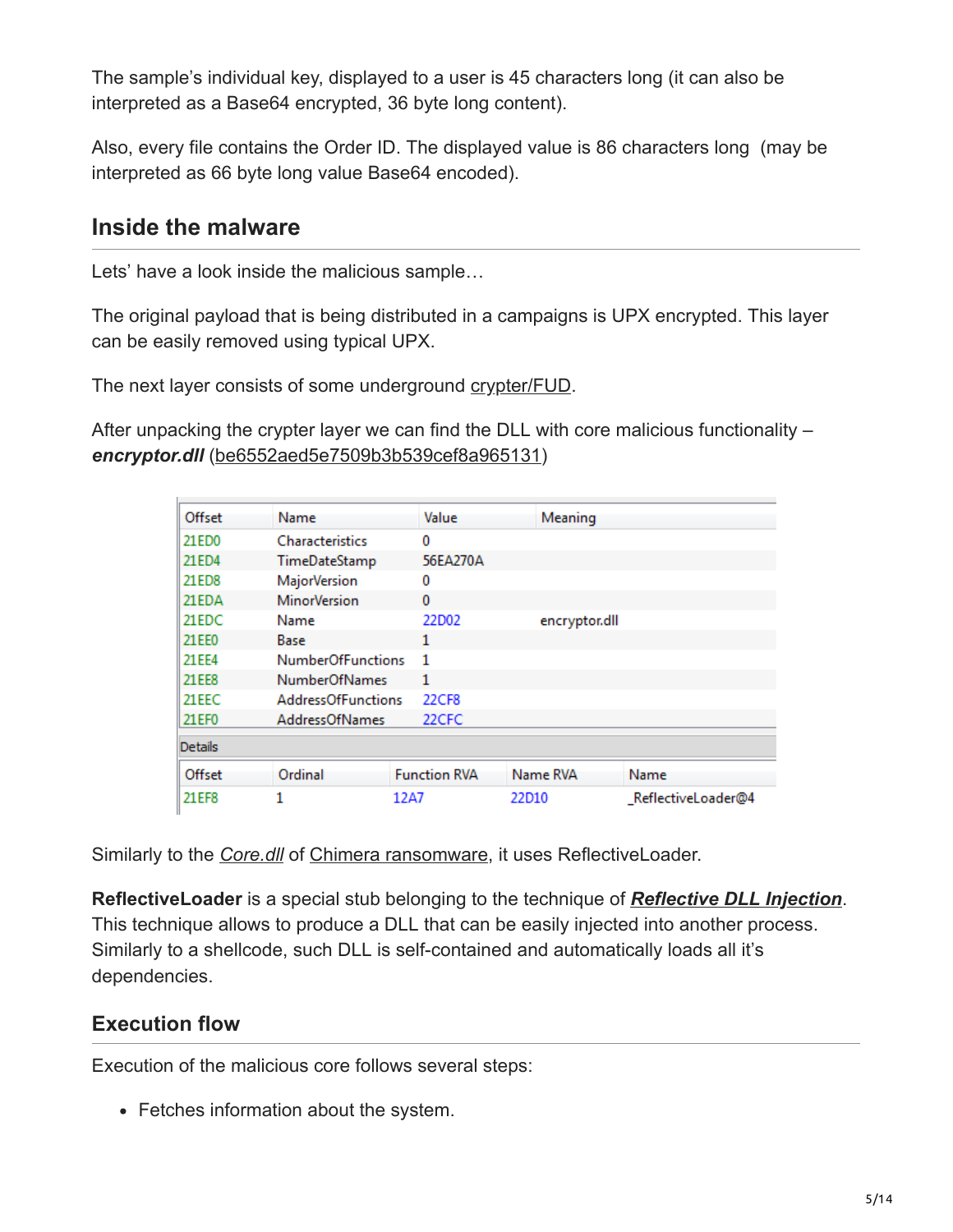- Removes local backups. It is very precise in this goal and it attacks several programs used for this purpose (used commands are listed below).
- Enumerates local disks, checking their existence by the alphabet (from Z to A) and makes a list of all their directories. Directories on network disks are also listed.
- Process the list of directories:
	- o drops the ransom note in each of them
	- enumerates their files (using [NtQueryDirectoryFile](https://msdn.microsoft.com/en-us/library/windows/hardware/ff567047%28v=vs.85%29.aspx)) and makes a list of paths.
- Encrypting routine takes the list of paths and encrypts them one by one. Information about the file, i.e size is retrieved using [ZwQueryInformationFile.](https://msdn.microsoft.com/en-us/library/windows/hardware/ff567052%28v=vs.85%29.aspx)

In the initial phase, the malware makes a preparation to deploy its malicious features. It scans the environment and closes some programs. For example – searches if any console window is open, and if so, hides it:

| ØFF35586<br>0FF3558E<br>ØFF35596                         | PUSH DWORD PTR SS:[EBP+8]<br>DWORD PTR DS: [FF6DF20]<br>MOVAPS XMM0.DQWORD PTR DS:[FF50B80]<br>XOR EAX, EAX  | USER32.GetClassNameA                                                       |
|----------------------------------------------------------|--------------------------------------------------------------------------------------------------------------|----------------------------------------------------------------------------|
| <b>ØFF35598</b><br>0FF35590<br>0FF355A2<br>0FF355A6      | MOUUPS DOWORD PTR SS: [EBP-13], XMM0<br>WORD PTR SS: [EBP-3], 7D7D<br>BYTE PTR SS: [EBP-1], 0<br>POP ESI     | inline_decrypt                                                             |
| 0FF355A7<br>0FF355AC<br>0FF355AD<br>0FF355B0             | <b>ADD BYTE PTR SS:[EBP+EAX-13],0F6</b><br>INC EAX<br>EAX, 12<br><b>CMP</b><br>SHORT encrypto.0FF355A7       |                                                                            |
| 0FF355B2<br>0FF355B5<br>0FF355C0                         | EDX.DWORD PTR SS:[EBP-13]<br>. LEA<br>ECX DWORD PTR SS:[EBP-414]<br>LEA<br>encrypto.0FF3B0D7<br>TEST EAX.EAX | "ConsoleWindowClass"<br>string_compare                                     |
| 0FF355C2<br><b>ØFF35504</b><br>0FF355C5                  | encrypto.0FF355CE<br>SHORT<br><b>PUSH EAX</b><br>PUSH DWORD PTR SS: [EBP+8]<br>DWORD PTR DS: [FF63EA0]       | USER32.ShowWindow                                                          |
| 0FF355CE<br>0FF355D0<br>0FF355D1<br>0FF355D3<br>0FF355D4 | EAX.EAX<br>XOR<br>EAX<br>ESP.EBP<br>POP EBP<br>RETIN 8<br>and the                                            |                                                                            |
| 0016F954<br>0016F958                                     | 002E030C L<br>$-0.1$<br>┗ShowState = SW_HIDE<br>00000000                                                     | hWnd = 002E030C ('C:\Windows\system32\cmd.exe',class='ConsoleWindowClass') |

*In order to make analysis harder, this malware uses encrypted strings. They are decrypted on fly, just before they are needed. As you can see at the above screenshot – it is implemented with the help of small in-line routine using [SSE](https://en.wikipedia.org/wiki/Streaming_SIMD_Extensions) (highlighted in the picture). Using an in-line routine have an advantage over a separate decrypting function – it is harder to locate all the calls to it and to decrypt strings just by tracing it's output.*

Next, it reads a unique identifier of the current machine: retrieves GUID from the registry…

```
HKEY_LOCAL_MACHINE\SOFTWARE\Microsoft\Cryptography -> "MachineGuid"
```
…and the volume serial number of the disk, where the Windows is installed (using [GetVolumeInformation](https://msdn.microsoft.com/pl-pl/library/windows/desktop/aa364993%28v=vs.85%29.aspx)). Both parts are concatenated together (*<machine\_guid> <volume\_serial>*[\) and hashed using local implementation of SHA512 \(this implementation](http://boinc.berkeley.edu/android-boinc/libssl/crypto/sha/sha512.c) comes from OpenSSL)…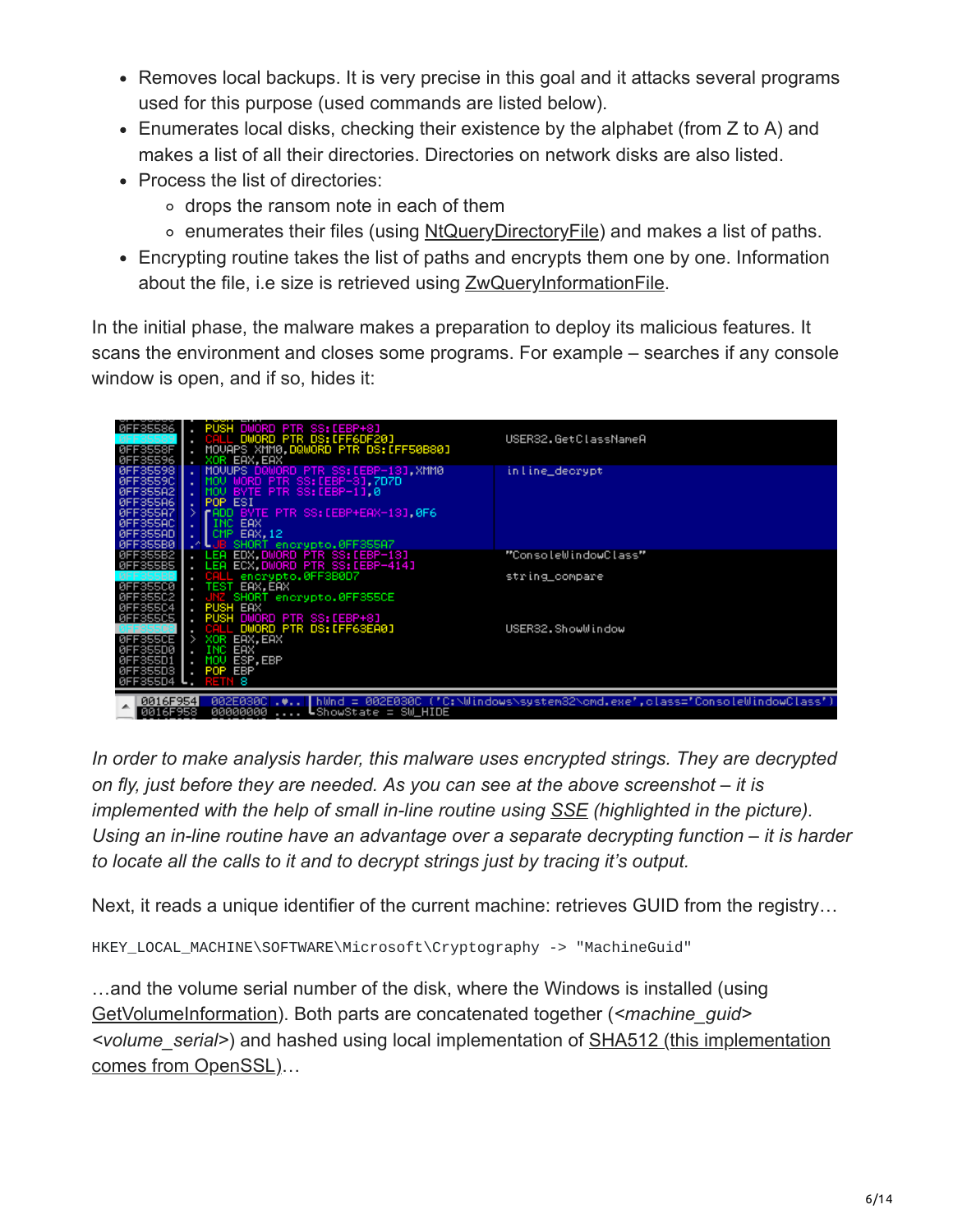| 0F29D23B |   | <b>r's PUSH EBP</b>                   | <b>SHA512</b>     |
|----------|---|---------------------------------------|-------------------|
|          |   |                                       |                   |
| 0F29D23C |   | . MOU EBP.ESP                         |                   |
| 0F29D23E |   | AND ESP. FFFFFFFF8                    |                   |
| 0F29D241 |   | SUB ESF 0D4                           |                   |
| 0F29D247 |   | . PUSH ESI                            |                   |
| 0F29D248 |   | MOV ESI.ECX                           |                   |
|          |   |                                       |                   |
| 0F29D24A |   | LEA ECX.DWORD PTR SS:[ESP+8] context  |                   |
| 0F29D24E |   | . CALL encrypto.0F29D009              | SHA512 In it      |
| 0F29D253 |   | <b>TEST EAX.EAX</b>                   |                   |
| 0F29D255 |   | JNZ SHORT encrypto.0F29D270           |                   |
| 0F29D257 |   | . PUSH EDX                            |                   |
| ØF29D258 |   |                                       |                   |
|          |   | MOV EDX,ESI<br>CALL encrypto.0F29D08C | in_buf            |
| 0F29D25A |   |                                       | SHA512_Update     |
| 0F29D25F |   | . POP ECX                             |                   |
| 0F29D260 |   | <b>TEST EAX.EAX</b>                   |                   |
| 0F29D262 |   | JNZ SHORT encrypto.0F29D270           |                   |
| 0F29D264 |   | MOV EDX.DWORD PTR SS:[EBP+8] out_buf  |                   |
| 0F29D267 |   | LEA ECX.DWORD PTR SS: [ESP+8] context |                   |
| 0F29D26B |   | CALL encrypto.0F29D131                | SHA512_Final      |
| 0F29D270 |   | $>$ POP ESI                           | encrypto.0F2CDF80 |
| 0F29D271 |   | MOV ESP.EBP                           |                   |
| 0F29D273 | ٠ | POP EBP                               |                   |
| ØF29D274 |   |                                       |                   |

We can see the typical SHA512 constants in the code:

| 0FF3D011        |            |         | DWORD PTR DS: [ECX+48].EAX         | SHA512 Init |
|-----------------|------------|---------|------------------------------------|-------------|
| ØFF3DØ14        |            |         | MOV DWORD PTR DS: [ECX] EAX        |             |
| 0FF3D016        | MOU.       |         | DWORD PTR DS: [ECX+4] EAX          |             |
| 0FF3D019        | XOR        | EAX.EAX |                                    |             |
| ØFF3DØ1B        | MOU.       |         | DWORD PTR DS:[ECX+8] F3BCC908      |             |
| 0FF3D022        |            |         | MOV DWORD PTR DS: [ECX+C] 6A09E667 |             |
| ØFF3D029        | MOU.       |         | DWORD PTR DS: [ECX+10] 84CAA73B    |             |
| 0FF3D030        | MOU .      |         | DWORD PTR DS: [ECX+14] BB67AE85    |             |
| <b>ØFF3D037</b> | <b>MOU</b> |         | DWORD PTR DS: [ECX+18] FE94F82B    |             |
| ØFF3DØ3E        | MOU .      |         | DWORD PTR DS: [ECX+1C], 3C6EF372   |             |
| 0FF3D045        | <b>MOV</b> |         | DWORD PTR DS: [ECX+20] 5F1D36F1    |             |
| ØFF3DØ4C        | MOU.       |         | DWORD PTR DS: [ECX+24] A54FF53A    |             |
| <b>ØFF3DØ53</b> | MOU        |         | DWORD PTR DS: [ECX+28] ADE682D1    |             |
| ØFF3DØ5A        | MOU        |         | DWORD PTR DS: [ECX+2C] 510E527F    |             |
| 0FF3D061        | MOU        |         | DWORD PTR DS: [ECX+30] 2B3E6C1F    |             |
| 0FF3D068        | MOU        |         | DWORD PTR DS: [ECX+34], 9B05688C   |             |
| <b>ØFF3DØ6F</b> | MOU        |         | DWORD PTR DS: [ECX+38]. FB41BD6B   |             |
| 0FF3D076        | MOU        |         | DWORD PTR DS: [ECX+3C] 1F83D9AB    |             |
| <b>ØFF3DØ7D</b> | MOU        |         | DWORD PTR DS: [ECX+40] 137E2179    |             |
|                 |            |         | DWORD PTR DS: [ECX+44] 5BE0CD19    |             |
| <b>ØFF3D084</b> | MOU<br>٠   |         |                                    |             |
| ØFF3DØ8B        |            |         |                                    |             |

First half of the SHA512 hash and the *<machine\_guid><volume\_serial>* are concatenated together and used as a mutex name (with the help of mutex malware prevent from being run more than once at the same time).

Finally, removing backups and stopping backup services is performed – by execution of the following commands:

```
wmic shadowcopy delete /nointeractive
vssadmin delete shadows /all /quiet
reg add "HKLM\SYSTEM\CurrentControlSet\services\VSS" /v Start /t REG_DWORD /d 4 /f
reg add "HKLM\SOFTWARE\Microsoft\Windows NT\CurrentVersion\SystemRestore" /v
DisableSR /t REG_DWORD /d 1 /f
net stop vss
net stop swprv
net stop srservice
```
#### **How does the encryption work?**

From the behavioral analysis and experiments we concluded, that Rokku – like most of the ransomware – uses symmetric and asymmetric encryption.

As the main, symmetric encryption algorithm, authors decided to use Salsa20 (Salsa was also used by the **Petya ransomware**). Fragment of the implementation is shown below: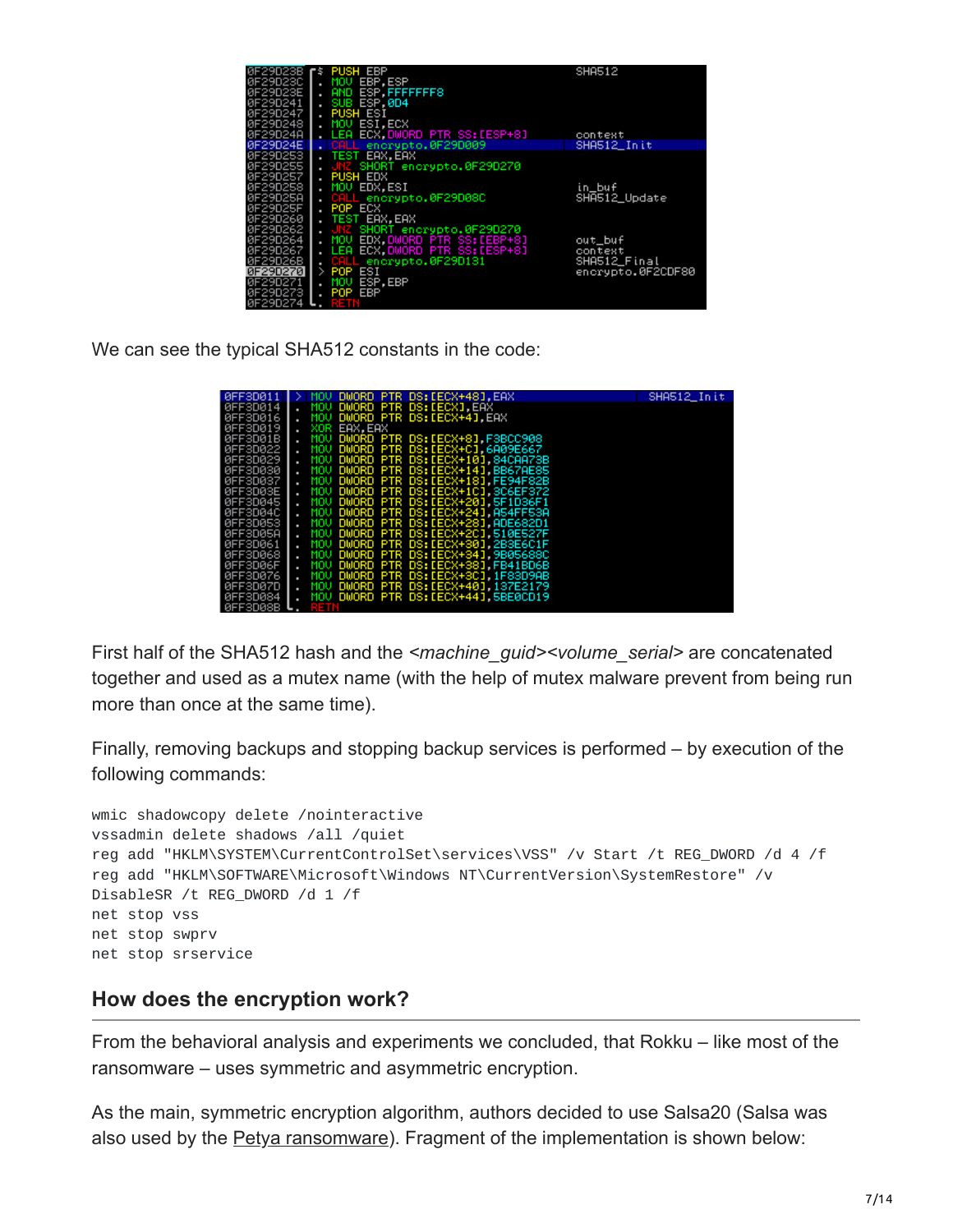| <b>ØFF3B75C</b> | 工作             | <b>PUSH ESI</b>                         | Salsa20 |
|-----------------|----------------|-----------------------------------------|---------|
| ØFF3B75D        | $\blacksquare$ | PUSH EDI                                |         |
| ØFF3B75E        |                | MOV EDI.ECX                             |         |
| 0FF3B760        | $\blacksquare$ | MOV DWORD PTR DS:[EDI] 0x61707865       |         |
| 0FF3B766        |                | MOV DWORD PTR DS: [EDI+0x4], 0x3320646E |         |
| ØFF3B76D        |                | MOU DWORD PTR DS: [EDI+0x8] 0x79622D32  |         |
|                 |                |                                         |         |
| ØFF3B774        |                | MOV DWORD PTR DS: [EDI+0xC] 0x6B206574  |         |
| ØFF3B77B        |                | MOVZX ESI BYTE PTR DS: [EDX+0x3]        |         |
| ØFF3B77F        |                | MOVZX EAX BYTE PTR DS: [EDX+0x2]        |         |
| 0FF3B783        | $\blacksquare$ | SHL ESI 088                             |         |
| ØFF3B786        | ٠              | OR ESI, EAX                             |         |
| 0FF3B788        | $\blacksquare$ | MOUZX EAX BYTE PTR DS: [EDX+0x1]        |         |
| ØFF3B78C        |                | SHL ESI, 0x8                            |         |
| ØFF3B78F        |                | OR ESI.EAX                              |         |
| ØFF3B791        | $\blacksquare$ | MOVZX EAX, BYTE PTR DS: [EDX]           |         |
| ØFF3B794        |                | SHL ESI, 0x8                            |         |
| 0FF3B797        |                | OR ESI.EAX                              |         |
| 0FF3B799        |                | MOV DWORD PTR DS:[EDI+0x10] ESI         |         |
| ØFF3B79C        |                | MOVZX ECX.BYTE PTR DS: [EDX+0x7]        |         |
| ØFF3B7AØ        | ٠              | SHL ECX, 0x8                            |         |
|                 | $\blacksquare$ | MOVZX EAX.BYTE PTR DS:[EDX+0x6]         |         |
| ØFF3B7A3        |                |                                         |         |
| ØFF3B7A7        |                | OR ECX.EAX                              |         |
| ØFF3B7A9        | $\blacksquare$ | MOVZX EAX.BYTE PTR DS:[EDX+0x5]         |         |
| ØFF3B7AD        |                | SHL ECX.0x8                             |         |
| ØFF3B7BØ        |                | OR ECX, EAX                             |         |
| ØFF3B7B2        | $\blacksquare$ | MOVZX EAX.BYTE PTR DS:[EDX+0x4]         |         |
| <b>REESBZB6</b> |                | SHL FCX 0x8                             |         |

Every file is encrypted by Salsa20 with a new, random key. Random values are retrieved using *advapi32.SystemFunction036* – that is [RtlGenRandom](https://msdn.microsoft.com/en-us/library/windows/desktop/aa387694%28v=vs.85%29.aspx). Then, the random key is encrypted with a locally implemented RSA algorithm.

Research about the implementation details and possible flaws is in progress.

## **What is attacked?**

Rokku attacks local disks as well as network shares.

This malware doesn't have any external configuration – all the strings (including attacked file extensions and blacklisted paths) are hardcoded in obfuscated form and decrypted in-line. Loading the hardcoded settings is performed by dedicated functions (in the described sample it starts at RVA = 0x2dcf):

| 0FF32DCF           | ٦г.            | <b>PUSH EBP</b>                                  |                          |
|--------------------|----------------|--------------------------------------------------|--------------------------|
| ØFF32DDØ           |                | MOU EBP.ESP                                      |                          |
| ØFF32DD2           |                | AND ESP. ØxFFFFFFFF8                             |                          |
|                    |                |                                                  |                          |
| ØFF32DD5           |                | SUB ESP. 0x70                                    |                          |
| ØFF32DD8           | $\blacksquare$ | <b>PUSH EBX</b>                                  |                          |
| ØFF32DD9           | $\blacksquare$ | XOR EBX.EBX                                      |                          |
| ØFF32DDB           |                | MOV DWORD PTR DS: [0xFF6E26C], encrypto.0FF6E268 |                          |
| ØFF32DE5           | $\blacksquare$ | PUSH ESI                                         |                          |
| ØFF32DE6           | . .            | MOV DWORD PTR DS:[0xFF6E268] EBX                 |                          |
| ØFF32DEC           |                | encrypto.0FF3196A<br>CALL.                       | load_attacked_extensions |
| ØFF32DF1           |                | encrypto.0FF320EB<br>CALL.                       | load blacklisted folders |
| ØFF32DF6           |                | <b>CALL</b><br>encrypto.0FF32423                 | load_blacklisted_files   |
| ØFF32DFB           |                | CALL encrypto.0FF32648                           | load ransom notes        |
|                    | - 1            |                                                  |                          |
| <u>АЕЕЗ2ЕАА II</u> |                | MOU CL. 0x61                                     |                          |

Attacked extensions are decrypted in chunks (each chunk contains several extensions) and then added to the list. Below you can see decrypting chunk of extensions: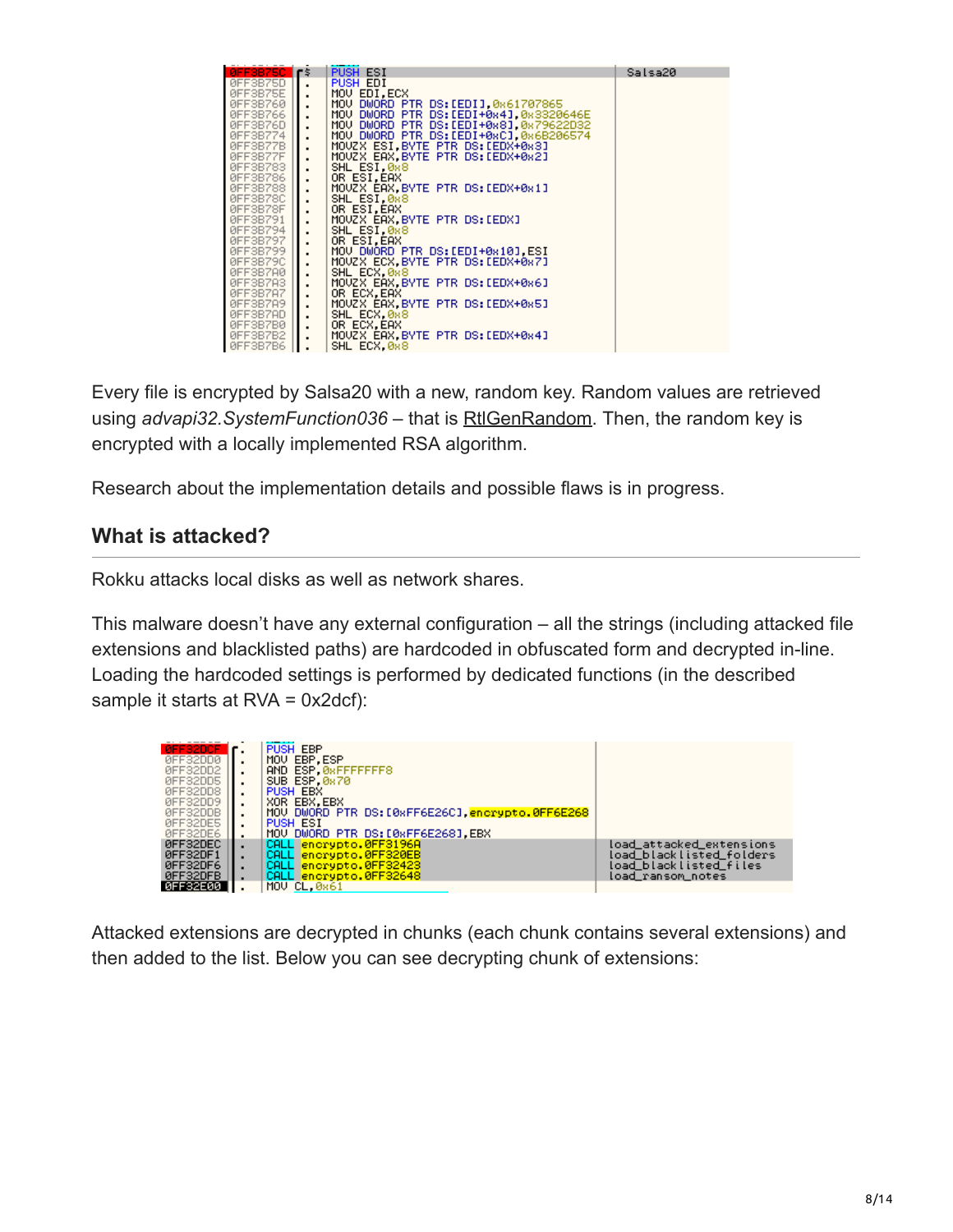| 0FF31D98                              |                                  | MOVAPS XMM0,DQWORD PTR DS:[0xFF50AC0]<br>load                                                                                                                                  |  |
|---------------------------------------|----------------------------------|--------------------------------------------------------------------------------------------------------------------------------------------------------------------------------|--|
| 0FF31D9F                              | $\blacksquare$                   | MOU ECX.EBX                                                                                                                                                                    |  |
| 0FF31DA1                              |                                  | MOVUPS DQWORD PTR SS:[EBP-0x5B5] XMM0                                                                                                                                          |  |
| 0FF31DA8<br>0FF31DB2                  |                                  | MOV DWORD PTR SS: [EBP-0x4E5], 0xBCA7A4<br>MOVAPS XMM0 DQWORD PTR DS:[0xFF508F0]                                                                                               |  |
| 0FF31DB9                              | $\blacksquare$                   | MOVUPS DQWORD PTR SS: [EBP-0x5A5] XMM0                                                                                                                                         |  |
| 0FF31DC0                              |                                  | MOVAPS XMM0 DQWORD PTR DS:[0xFF50900]                                                                                                                                          |  |
| 0FF31DC7                              | $\blacksquare$                   | MOUUPS DQWORD PTR SS: [EBP-0x595], XMM0                                                                                                                                        |  |
| 0FF31DCE                              |                                  | MOVAPS<br>XMM0.DQWORD PTR DS: [0xFF505B0]                                                                                                                                      |  |
| 0FF31DD5                              |                                  | MOUUPS DQWORD PTR SS: [EBP-0x585], XMM0                                                                                                                                        |  |
| 0FF31DDC                              | $\blacksquare$                   | MOVAPS XMM0, DQWORD PTR DS: [0xFF50630]                                                                                                                                        |  |
| 0FF31DE3                              |                                  | MOVUPS DQWORD PTR SS:[EBP-0x575] XMM0                                                                                                                                          |  |
| 0FF31DEA                              |                                  | MOVAPS XMM0, DQWORD PTR DS: [0xFF500F0]<br>MOUUPS DQWORD PTR SS: LEBP-0x565], XMM0                                                                                             |  |
| 0FF31DF1<br>0FF31DF8                  | $\blacksquare$                   | MOVAPS XMM0.DQWORD PTR DS:[0xFF50030]                                                                                                                                          |  |
| 0FF31DFF                              | $\blacksquare$                   | MOVUPS DQWORD PTR SS:[EBP-0x555].XMM0                                                                                                                                          |  |
| 0FF31E06                              | $\blacksquare$                   | MOVAPS XMM0.DQWORD PTR DS:[0xFF51110]                                                                                                                                          |  |
| 0FF31E0D                              | $\blacksquare$                   | MOVUPS DQWORD PTR SS: LEBP-0x5451 XMM0                                                                                                                                         |  |
| 0FF31E14                              |                                  | MOVAPS XMM0 DQWORD PTR DS:[0xFF510C0]                                                                                                                                          |  |
| ØFF31E1B                              | $\blacksquare$                   | MOUUPS DQWORD PTR SS: [EBP-0x535], XMM0                                                                                                                                        |  |
| 0FF31E22                              |                                  | MOVAPS XMM0,DQWORD PTR DS:[0xFF51090]                                                                                                                                          |  |
| 0FF31E29                              |                                  | MOVUPS DQWORD PTR SS:[EBP-0x525].XMM0                                                                                                                                          |  |
| 0FF31E30                              | $\blacksquare$                   | MOVAPS XMM0.DQWORD PTR DS: [0xFF51080]                                                                                                                                         |  |
| 0FF31E37<br>ØFF31E3E                  |                                  | MOVUPS DQWORD PTR SS: [EBP-0x515] XMM0<br>MOVAPS XMM0 DQWORD PTR DS:[0xFF50FB0]                                                                                                |  |
| 0FF31E45                              | $\blacksquare$                   | MOVUPS DQWORD PTR SS: [EBP-0x505] XMM0                                                                                                                                         |  |
| 0FF31E4C                              | $\blacksquare$<br>$\blacksquare$ | MOVAPS XMM0.DQWORD PTR DS:[0xFF51120]                                                                                                                                          |  |
| 0FF31E53                              |                                  | MOVUPS DQWORD PTR SS:[EBP-0x4F5],XMM0                                                                                                                                          |  |
| ØFF31E5A                              | ⋟                                | rMOV AL,CL                                                                                                                                                                     |  |
| ØFF31E5C                              |                                  | ADD AL BYTE PTR SS: [EBP-0x5B5]                                                                                                                                                |  |
| <b>BFF31E62</b>                       |                                  | XOR BYTE PTR SS:[EBP+ECX-0x5B4] AL<br>decrypt                                                                                                                                  |  |
| ØFF31E69                              |                                  | INC ECX                                                                                                                                                                        |  |
| ØFF31E6A<br>0FF31E70                  | $\,$<br>$\overline{\phantom{a}}$ | CMP ECX, 0xD2                                                                                                                                                                  |  |
| <b>REE31E72</b>                       |                                  | <u> JB SHORT encrypto.0FF31E5A</u><br>LEA EDX.DWORD PTR SS: [EBP-0x2]                                                                                                          |  |
| 0FF31E75                              | $\blacksquare$                   | MOV BYTE PTR SS: [EBP-0x4E2], BL                                                                                                                                               |  |
| 0FF31E7B                              | $\blacksquare$                   | LEA ECX <mark>[LOCAL.365]</mark>                                                                                                                                               |  |
| 0FF31E81                              | $\blacksquare$                   | CALL encrypto.0FF31915<br>add_to_extensions_list                                                                                                                               |  |
| ∢                                     |                                  |                                                                                                                                                                                |  |
|                                       |                                  |                                                                                                                                                                                |  |
| AL=60 (''')<br>Stack SS:[0027F0CF]=13 |                                  |                                                                                                                                                                                |  |
|                                       |                                  |                                                                                                                                                                                |  |
| Address                               | Hex dump                         | ASCII                                                                                                                                                                          |  |
| 0027F0741<br>0027F0841                | 20 6D 70                         | 6D 6F 64 65 6C 20 6D 6F<br>73<br>20<br>6D 70 20<br>6D 70 34<br>model mos mp mp4<br>67<br>72 77<br>20<br>6D 72 77<br>71<br>65<br>$20^{\circ}$<br>6D<br>72 65<br>mpage mrw mrwre |  |
| 0027F094 66                           |                                  | 20 6D 75 20 6D<br>78 66 20 6E 62<br>20 6D 74 73<br>20<br>f mts mu mxf nb.                                                                                                      |  |
|                                       |                                  | 0027F0R4 6E 63 66 20 6E 65 66 20 6E 72 77 20 6E 74 6C 20<br>nof nef nrw ntl                                                                                                    |  |
| 0027F0B41                             | 62<br>6F                         | 64 63<br>64 62 20<br>20 6F<br>63<br>$20 -$<br>6D<br>64 63<br>6F<br>6F.<br>obm ocdc odb odc                                                                                     |  |
| 0027F0C4 20                           | 6F                               | 64 6D 20<br>64 70<br>20<br>64 13 41<br>6F.<br>6F<br>ØD.<br>07 10<br>odm odp od‼A.∙▶                                                                                            |  |
|                                       |                                  | 0027F0D4 45 09 0A 0D 0E 4A 04 1E<br>0B 4E 00 04 05<br>52 03<br>45<br>E∦J♦▲♂N.♦≇R♥E                                                                                             |  |
| 0027F0E4   47                         | 56                               | $E1$ EA<br>4F<br>1B 5A<br>0B 4B<br>1E<br>5E<br>ØF<br>A2 F3 E7<br>07<br>GV∙O←Z∂K▲^*Bŕo°š                                                                                        |  |
| 0027F0F4 F1<br>0027F104 F3            |                                  | A6 F7<br>B2 E3 F1<br>‴2,0″ űRU≪ ™,盥N″                                                                                                                                          |  |
| 0027F114 D5 92 87                     |                                  | <b>B6 E7</b><br>82 D3 CC<br>*AšřY∥O'ňż′≞ĐéË F<br>DD C7<br>$90 C1$ DB DØ DA<br>D8 C1<br>9E 8C<br>cc<br>DA.<br>RICE+r×IJaFE+dr                                                   |  |
| 0027F124 D6 96 C7                     |                                  | $DS C9$ DB $CS CF $<br>9D CE<br>D1 A7 E1<br>B2 B3 A0<br>il'âËn 『『淡と行:ĐžB滋 å                                                                                                    |  |

Summary of all the file extensions that are attacked: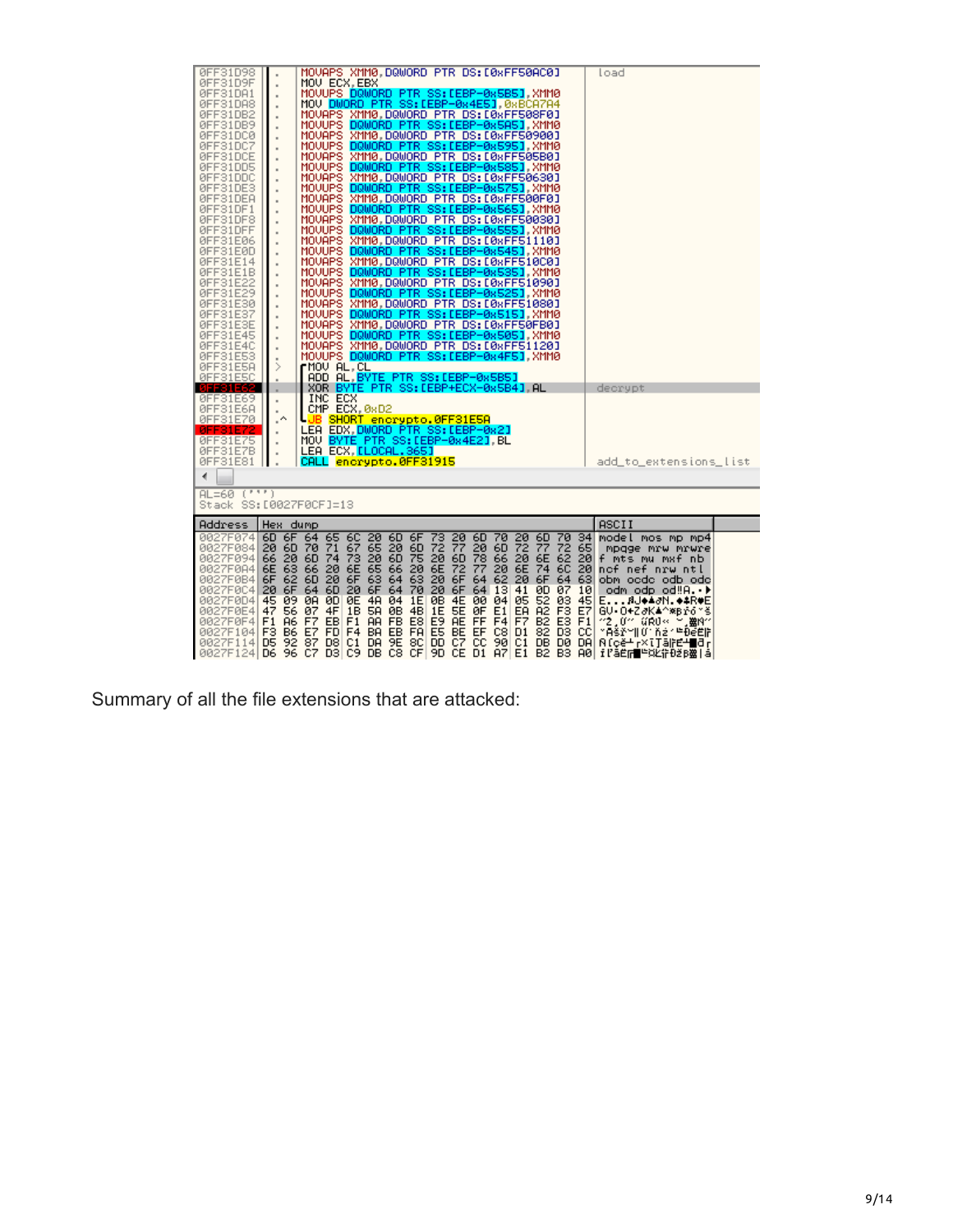001 1dc 3ds 3fr 7z a3s acb acbl accdb act ai ai3 ai4 ai5 ai6 ai7 ai8 aia aif aiff aip ait anim apk arch00 ari art arw asc ase asef asp aspx asset avi bar bak bay bc6 bc7 bgeo big bik bkf bkp blob bmp bsa c c4d cap cas catpart catproduct cdr cef cer cfr ... cgm cha chr cld clx cpp cr2 crt crw cs css csv cxx d3dbsp das dayzprofile dazip db db0 dbf dbfv dcr dcs der desc dib dlc dle dlv dlv3 dlv4 dmp dng doc docm docx drf dvi dvr dwf dwg dxf dxg eip emf emz epf epk eps eps2 eps3 epsf ... epsp erf esm fbx ff fff fh10 fh11 fh7 fh8 fh9 fig flt flv fmod forge fos fpk fsh ft8 fxg gdb ge2 geo gho h hip hipnc hkdb hkx hplg hpp hvpl hxx iam ibank icb icxs idea iff iiq indd ipt iros irs itdb itl itm iwd iwi ... j2k java jp2 jpe jpeg jpf jpg jpx js k25 kdb kdc kf kys layout lbf lex litemod lrf ltx lvl m m2 m2t m2ts m3u m4a m4v ma map mat mb mcfi mcfp mcgame mcmeta mdb mdbackup mdc mddata mdf mdl mdlp mef mel menu mkv mll mlx mn ... model mos mp mp4 mpqge mrw mrwref mts mu mxf nb ncf nef nrw ntl obm ocdc odb odc odm odp ods odt omeg orf ott p12 p7b p7c pak pct pcx pdd pdf pef pem pfx php php4 php5 pic picnc pkpass png ppd ppt pptm pptx prj ... prt prtl ps psb psd psf psid psk psq pst ptl ptx pwl pxn pxr py qdf qic r3d raa raf rar raw rb re4 rgss3a rim rofl rtf rtg rvt rw2 rwl rwz sav sb sbx sc2save shp sid sidd sidn sie sis skl skp sldasm sldprt slm ... slx slxp snx soft sqlite sqlite3 sr2 srf srw step stl stp sum svq svqz swatch syncdb t12 t13 tax tex tga tif tiff tor txt unity3d uof uos upk vda vdf vfl vfs0 vpk vpp\_pc vst vtf w3x wb2 wdx wma wmo wmv wallet ycbcra ... wotreplay wpd wps x3f xf xl xlk xls xlsb xlsm xlsx xvc xvz xxx zdct zip ztmp py rb tar gz sdf yuv max wav dat

In the same way, blacklisted paths are deobfuscated and loaded.

Here are some examples of in-line routines used to decrypt blacklisted paths:

Example 1 – adding hardcoded value "roaming":

| PUSH EAX<br>0FF322E9<br>MOU BYTE PTR SS: [EBP-0x1] BL<br>ØFF322EA                                                     |                                                          |  |  |  |
|-----------------------------------------------------------------------------------------------------------------------|----------------------------------------------------------|--|--|--|
| ELOCAL.81 0x6D616F72<br>ØFF322ED<br>MOU<br>MOU ELOCAL. 73 0x676E69<br>ØFF322F4<br>CALL encrypto.0FF3BD76<br>LAFF322FB | hardcoded ASCII = "roam"<br>"ing\0"<br>add to black list |  |  |  |
| ∢                                                                                                                     |                                                          |  |  |  |
| $BL = 00$                                                                                                             |                                                          |  |  |  |
| Address<br>ASCII<br>Hex.<br>dump                                                                                      |                                                          |  |  |  |
| 0019FC48<br><b>PN</b><br>72.<br>67<br>69.<br>6E<br>60<br>roaming.                                                     |                                                          |  |  |  |

Example 2 – decrypting "system volume information"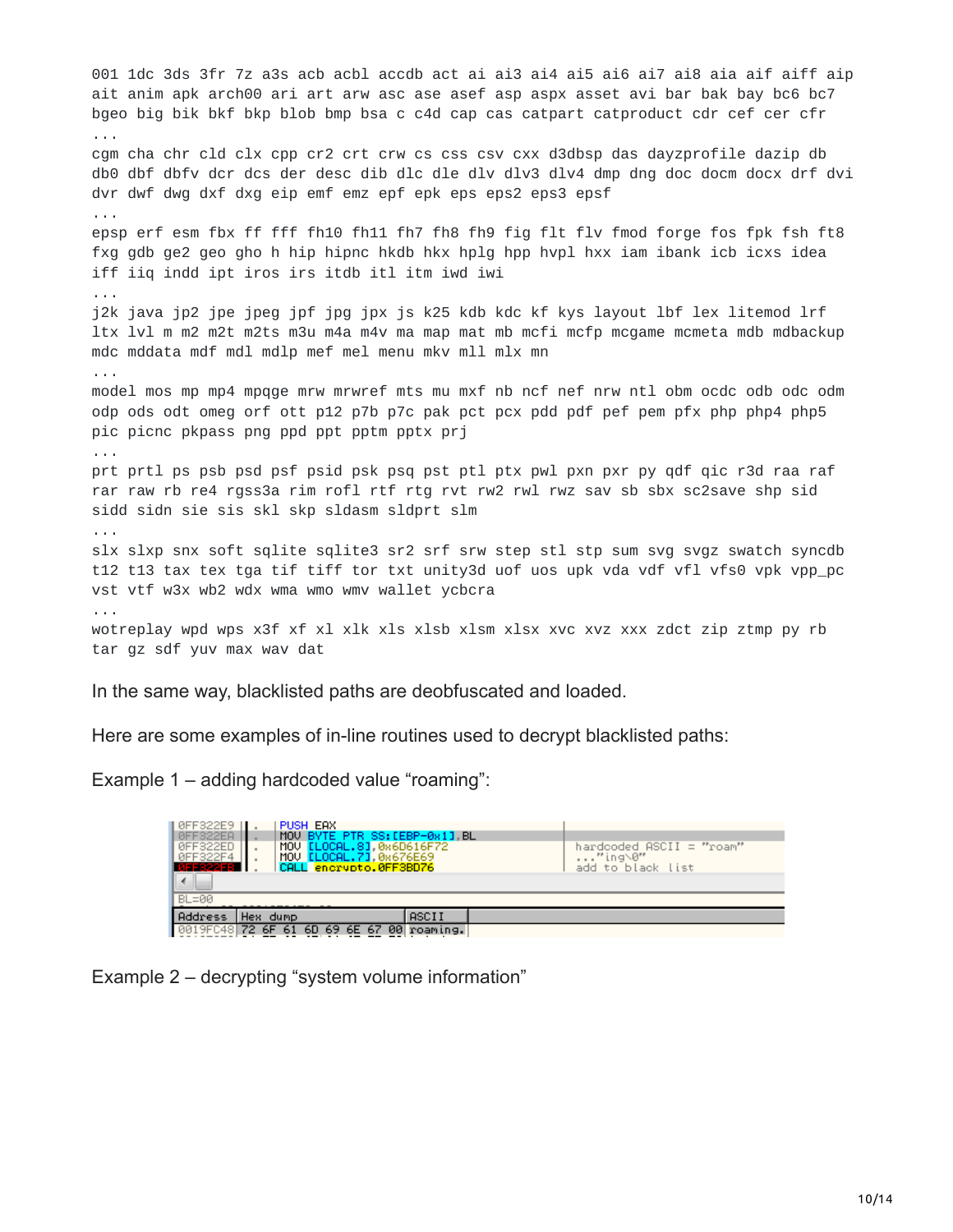| 0FF3214C<br>ØFF32153<br>0FF32155<br>ØFF32156<br>ØFF32158<br>0FF3215B<br>ØFF3215D<br>ØFF32160<br>ØFF32163 | MOVAPS XMM0,DQWORD PTR DS:[0xFF505D0]<br>MOV AL.0x6A<br>$\blacksquare$<br>POP ECX<br>$\blacksquare$<br>MOV CL, 0x4A<br>MOV BYTE PTR SS: [EBP-0x4], BL<br>$\blacksquare$<br>XOR AL, CL<br>$\blacksquare$<br>MOV BYTE PTR SS:[EBP-0x6].CL<br>$\blacksquare$<br>MOV BYTE PTR SS: [EBP-0x5].AL<br>$\blacksquare$<br>MOU ECX, EBX | 0027F764                     |  |  |
|----------------------------------------------------------------------------------------------------------|------------------------------------------------------------------------------------------------------------------------------------------------------------------------------------------------------------------------------------------------------------------------------------------------------------------------------|------------------------------|--|--|
| 0FF32165<br>ØFF32169<br>0FF32170<br>0FF32177<br>ØFF3217D<br>ØFF32180                                     | MOVUPS DQWORD PTR SS:[EBP-0x33] XMM0<br>MOV DWORD PTR SS:[EBP-0x23] 0x2A373E36<br>$\blacksquare$<br>MOV DWORD PTR SS:[EBP-0x1F].0x312C3935<br>$\blacksquare$<br>MOV WORD PTR SS:[EBP-0x1B],0x3637<br>$\blacksquare$<br>MOU BYTE PTR SS: [EBP-0x19], BL<br>⋋<br>rMOV AL, BYTE PTR SS:[EBP-0x33]                               | encrypted string             |  |  |
|                                                                                                          | XOR BYTE PTR SS: LEBP+ECX-0x321 AL<br>٠                                                                                                                                                                                                                                                                                      | decrypting                   |  |  |
| ØFF32187                                                                                                 | INC ECX                                                                                                                                                                                                                                                                                                                      |                              |  |  |
| REE32188<br>0FF3218B                                                                                     | CMP ECX, 0x19<br>$\cdot^{\wedge}$                                                                                                                                                                                                                                                                                            |                              |  |  |
|                                                                                                          | L <mark>JB SHORT encrypto.0FF32180</mark><br>MOV ECX.DWORD PTR DS: [0xFF6E13C]                                                                                                                                                                                                                                               |                              |  |  |
| ØFF32193                                                                                                 | ٠<br>LEA EAX, DWORD PTR SS: [EBP-0x5]                                                                                                                                                                                                                                                                                        |                              |  |  |
| ØFF32196                                                                                                 | PUSH EAX<br>$\blacksquare$                                                                                                                                                                                                                                                                                                   |                              |  |  |
| 0FF32197                                                                                                 | LEA EDX. <mark>DWORD PTR SS:[EBP-0x32]</mark><br>$\blacksquare$                                                                                                                                                                                                                                                              |                              |  |  |
| ØFF3219A                                                                                                 | MOV BYTE PTR SS:[EBP-0x19],BL<br>$\blacksquare$                                                                                                                                                                                                                                                                              |                              |  |  |
| 0FF3219D<br>0FF321A2                                                                                     | CALL encrypto.0FF3BD76<br>$\blacksquare$                                                                                                                                                                                                                                                                                     | add to black list            |  |  |
|                                                                                                          | POP ECX<br>$\blacksquare$                                                                                                                                                                                                                                                                                                    |                              |  |  |
| ∢                                                                                                        |                                                                                                                                                                                                                                                                                                                              |                              |  |  |
| $AL = 58$ ('X')                                                                                          |                                                                                                                                                                                                                                                                                                                              |                              |  |  |
| Stack SS:[0027F601]=35 ('5')                                                                             |                                                                                                                                                                                                                                                                                                                              |                              |  |  |
| Address                                                                                                  | Hex dump                                                                                                                                                                                                                                                                                                                     | ASCII                        |  |  |
| 0027F5F6173                                                                                              | -31<br>35 3D<br>74<br>65<br>20<br>78.<br>-60<br>6C<br>75<br>6F<br>76                                                                                                                                                                                                                                                         | 36 system volu5=x16          |  |  |
| 0027F60613E                                                                                              | 37<br>39.<br>2C 31<br>371<br>36<br>00<br>20<br>-731<br>64 66<br>20<br>35<br>2A                                                                                                                                                                                                                                               | 79 > 7*59.176. sdf<br>$\cup$ |  |  |

Summary of folders excluded from encryption:

\$recycle.bin system volume information windows.old \$windows.~bt windows windows locallow local roaming programdata program files program files (x86)

Some files – including ransom notes – are also excluded from encryption, i.e:

thumbs.db iconcache.db bootsec.bak

## **Inside the decryptor**

Decryptor is an application that can be downloaded from the website for the victim and used to recover the files after purchasing the key.

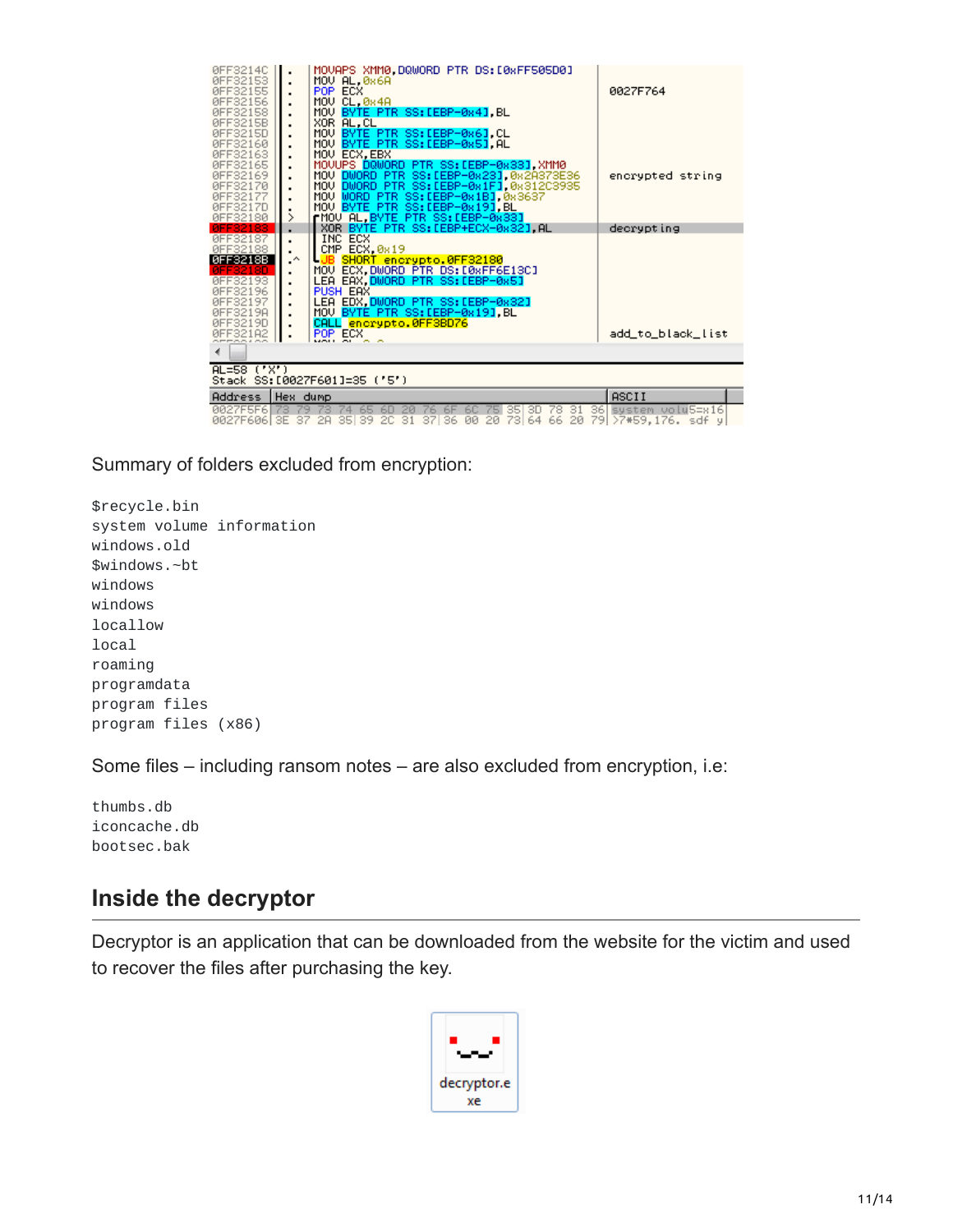It comes with a simple GUI, allowing two modes of decryption – for individual file of for full folder.

| tur File Unlocker                 | $\mathbf{x}$<br>$\overline{\phantom{a}}$ $\overline{\phantom{a}}$ |
|-----------------------------------|-------------------------------------------------------------------|
| Unlock using root key             |                                                                   |
| Root Key:                         | Decrypt folder                                                    |
| Select folder                     |                                                                   |
| Unlock single file using free key |                                                                   |
| Free Key:                         | Decrypt file                                                      |
| Select file                       |                                                                   |
|                                   |                                                                   |
|                                   |                                                                   |
|                                   |                                                                   |
|                                   |                                                                   |
|                                   |                                                                   |
|                                   |                                                                   |
|                                   |                                                                   |
|                                   |                                                                   |
|                                   |                                                                   |
|                                   |                                                                   |
|                                   |                                                                   |

It is also UPX packed, but after removing this layer we can see valid strings. We can find there elements corresponding to the *encryptor.dll* – but with much less obfuscation added. For example – the same paths are skipped, but this time we can see them in clear text:

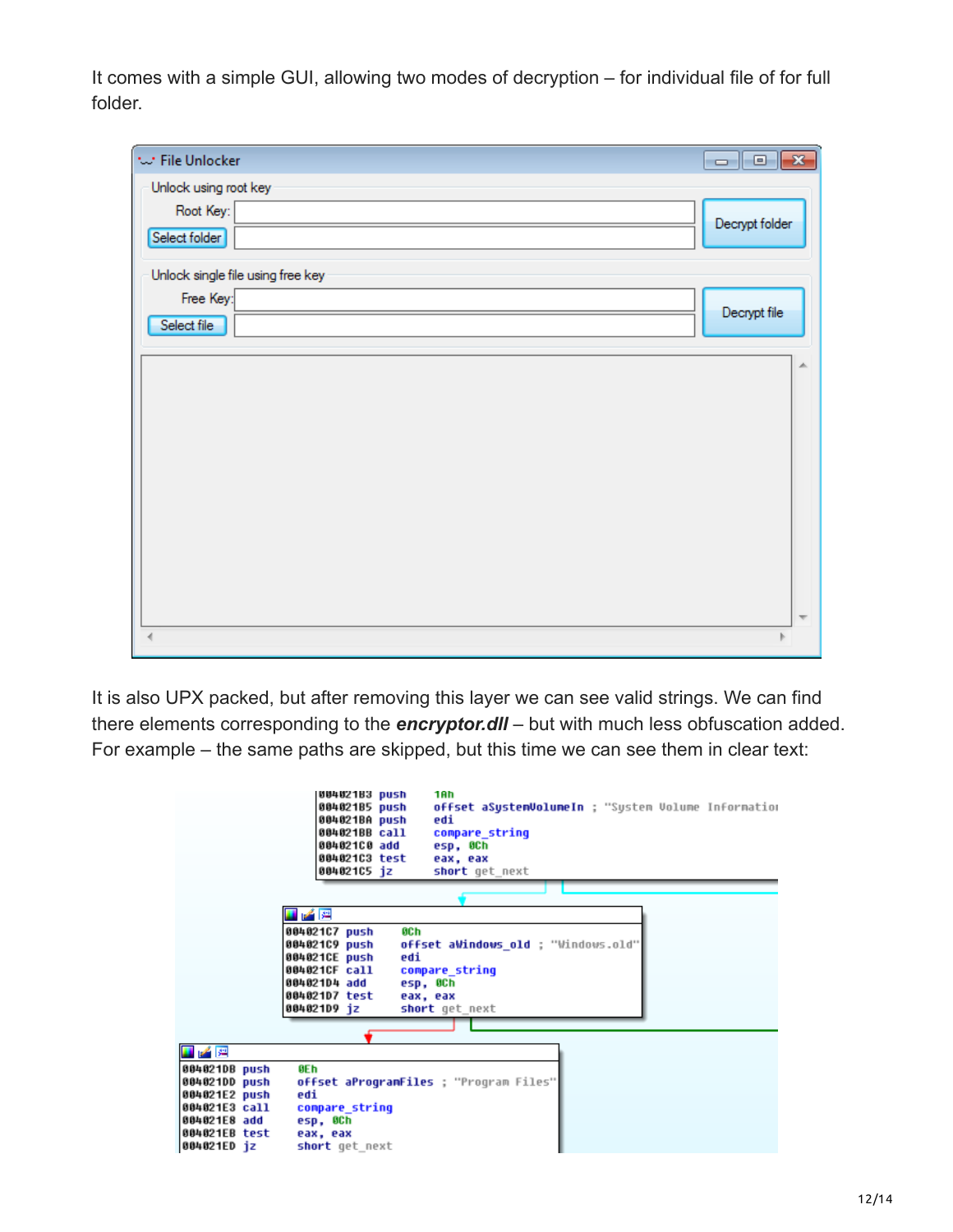Below – fragment of Salsa20 implementation containing typical constants:

```
00405028 salsa20 Init proc near
00405028
00405028 arq 0= dword ptr 4
00405028
00405028 push
                 esi
00405029 push
                 edi
                 edi, ecx
0040502A mov
                 dword ptr [edi], 61707865h
0040502C mov
                 dword ptr [edi+4], 857760878
00405032 mov
                 dword ptr [edi+8], 2036477234
00405039 mov
00405040 mov
                 dword ptr [edi+0Ch], 1797285236
00405047 movzx
                 esi, byte ptr [edx+3]
0040504B movzx
                 eax, byte ptr [edx+2]
0040504F shl
                 esi, 8
00405052 or
                 esi, eax
                 eax, byte ptr [edx+1]
00405054 movzx
```
GUI programming in C++ is not the strong point of the authors. In the code of decryptor we can find fragments of a ready-made template. See below:

code fragment found in Rokku's decryptor:

| 0040242B push | ebx            | ; uTupe                             |
|---------------|----------------|-------------------------------------|
| 0040242C push | offset Caption | : "Win32 Guided Tour"               |
| 00402431 push | offset Text    | ; "Call to ReqisterClassEx failed!" |

corresponding code fragment – part of a skeleton application that have been demonstrated in a [GUI programming course](https://msdn.microsoft.com/library/bb384843.aspx):

```
if (!RegisterClassEx(&wcex))
€
    MessageBox (NULL,
        _T("Call to RegisterClassEx failed!"),
        T("Win32 Guided Tour"),
        NULL);
    return 1;
\mathcal{E}
```
Authors of Chimera also didn't felt confident in native GUI programming. Although they wrote most of the code in C++, the decryptor's GUI was prepared in .NET framework (that makes [GUI programming much easier\). Decryptor's core functions were called from a DLL written i](http://stackoverflow.com/questions/7697569/gui-easy-and-fast-without-net-framework)n  $C++$ .

# **Conclusion**

In terms of architecture, Rokku shows several similarities with Chimera ransomware: